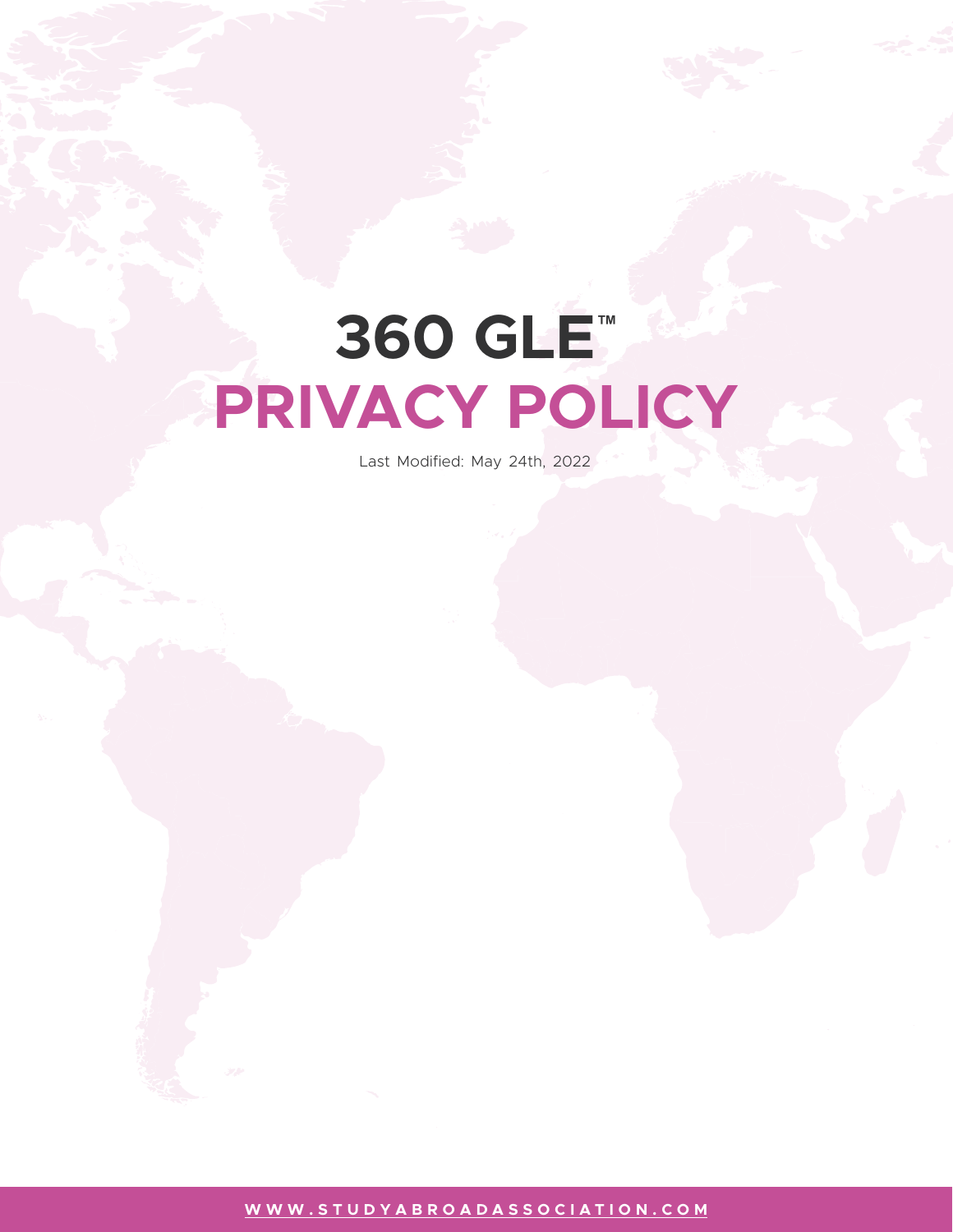### **Privacy Policy for Study Abroad Association - 360 GLE™**

Study Abroad Association - 360 GLE™, accessible from https://360discovered.studyabroadassociation. com/, one of our main priorities is the privacy of our visitors. This Privacy Policy document contains types of information that is collected and recorded by Study Abroad Association - 360 GLE™ and how it's used.

If you have additional questions or require more information about our Privacy Policy, do not hesitate to contact us.

### **General Data Protection Regulation (GDPR)**

Study Abroad Association - 360 GLE™ will retain your personal information only for as long as is necessary for the purposes set out in this Privacy Policy. We will retain and use your information to the extent necessary to comply with our legal obligations, resolve disputes, and enforce our policies. If you are a resident of the European Economic Area (EEA), you have certain data protection rights. If you wish to be informed what Personal Information we hold about you and if you want it to be removed from our systems, please contact us.

In certain circumstances, you have the following data protection rights:

- The right to access, update or to delete the information we have on record for you.
- The right of rectification.
- The right to object.
- The right of restriction.
- The right to data portability
- The right to withdraw consent

### **Log Files**

Study Abroad Association - 360 GLE™ follows a standard procedure of using log files. These files log visitors when they visit websites. All hosting companies do this as a part of hosting services' analytics. The information collected by log files include internet protocol (IP) addresses, browser type, Internet Service Provider (ISP), date and time stamp, referring/exit pages, and possibly the number of clicks. These are not linked to any information that is personally identifiable. The purpose of the information is for analyzing trends, administering the site, tracking users' movement on the website, and gathering demographic information.

# **Cookies and Web Beacons**

Like any other website, Study Abroad Association - 360 GLE™ uses 'cookies'. These cookies are used to store information including visitors' preferences, and the pages on the website that the visitor accessed or visited. The information is used to optimize the users' experience by customizing our web page content based on visitors' browser type and/or other information.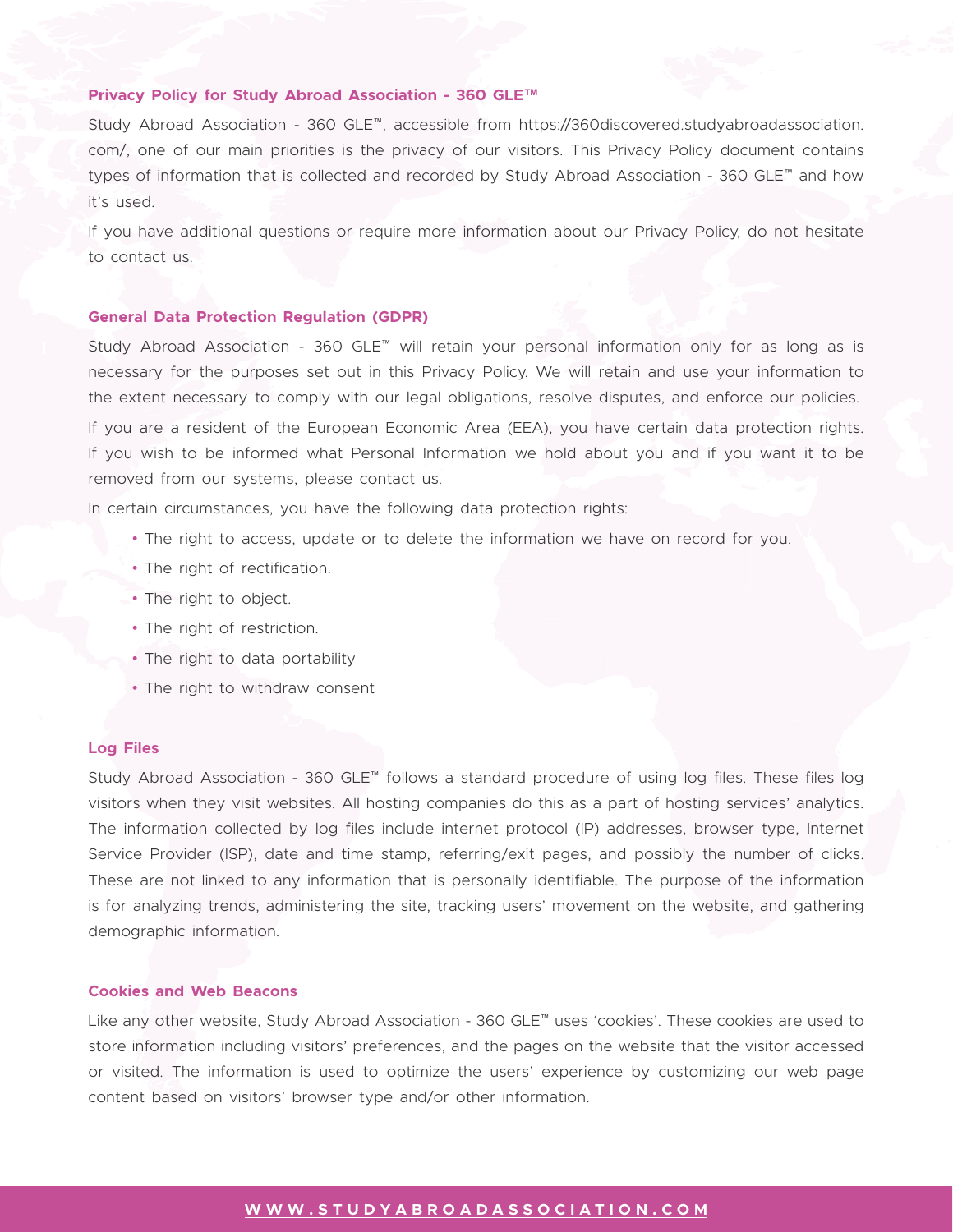# **Privacy Policies**

Study Abroad Association - 360 GLE™ - Does not use advertisements on the platform, nor is user's information shared with third party advertisers.

### **Online Privacy Policy Only**

Our Privacy Policy applies only to our online activities and is valid for visitors to our website with regards to the information that they shared and/or collected in 360 GLE™ Global Learning Experiences. This policy is not applicable to any information collected offline or via channels other than this website. This policy sets out the basis on which any Personal Data we collect from you, or that you provide to us, will be processed by **Study Abroad Association - 360 GLE™** and supplements, where applicable, the Customer's privacy policy.

Please read this privacy policy carefully to understand the types of information we collect from you, how we use that information, the circumstances under which we will share it with third parties, and your rights in relation to the personal data you provide to us.

### **Policy Specifics**

SAA is committed to protecting the privacy of our users accessing the 360 GLE™ platform. The **Study Abroad Association - 360 GLE™** privacy policy (the "Privacy Policy") applies to all Personal Data (as defined below) submitted to and processed by us. This includes Personal Data collected or submitted through: online registration forms found on our website, emails, or via third party platforms used to access the **Study Abroad Association - 360 GLE™** (i.e. Thinkific). As well, this policy applies to all similar information collected by the institution (school, college, university) and subsequently submitted to Study Abroad Association or 360 GLE™.

**Study Abroad Association - 360 GLE™** shall process personal information as a Data Processor on behalf of the Customer, who uses our services (see "**Information We Receive from Other Sources**" below). For all respective occasions above we ensure that we comply with existing Data Protection Laws.

If one cannot, or will not, provide us with the personal information we reasonably require to ensure the safety of all users and success of the program, such an individual may be excluded from accessing the platform.

### **Personal Data**

"**Personal Data**" is information or pieces of information that could allow one to be identified, for example:

- First Name, Last Name, school email address and personal email address
- Technical information, e.g. IP address, browser and device data, information collected through cookies
- Details of your visits to our Website, including the full Uniform Resource Locators (URL) clickstream to, through and from our Website (including date and time), length of visits to certain pages, and page interaction information (such as scrolling, clicks, and mouseovers), details of whether you are using the Website or the 360 GLE™ Platform.

# **[WWW.STUDYABROADASSOCIATION.COM](http://www.studyabroadassociation.com)**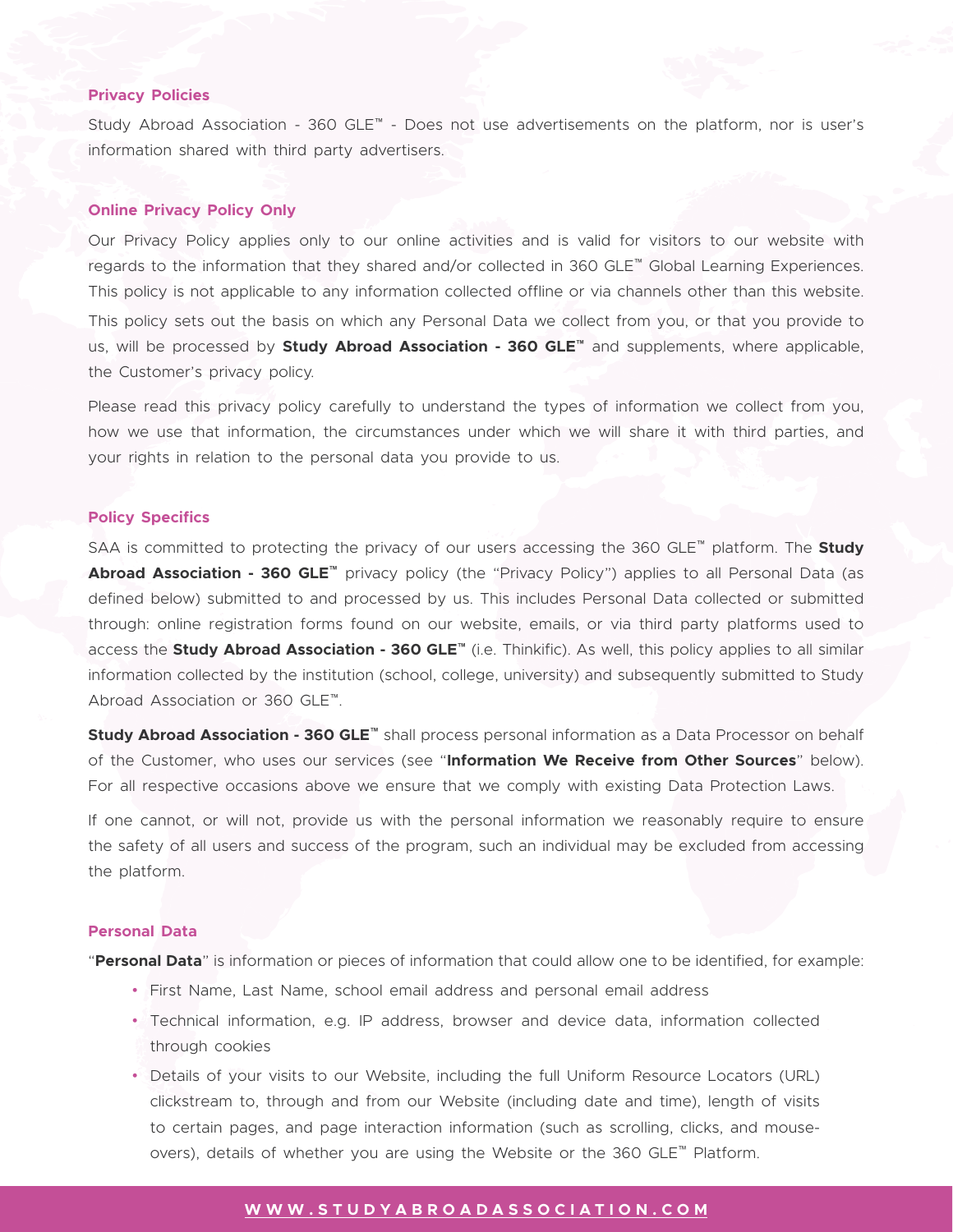## **How Personal Data is collected**

• **Online:** Registration form on **Study Abroad Association - 360 GLE™** platform.

### *Personal Data is also collected through:*

- **Cookies**. "Cookies" are pieces of information that a website transfers to your computer's hard disk for record-keeping purposes. We use both session and persistent cookies. The use of cookies is an industry standard, used to provide useful features for customers. Cookies by themselves, do not personally identify users, although they do identify a user's computer. We may append contact information gathered from third parties to cookie data that we collect. Cookies allow a web server to transfer data to a computer or device for recordkeeping and other purposes. If you do not want information collected through the use of cookies, there is a simple procedure in most browsers that allows you to decline the use of cookies. If you do so, however, you may not be able to take full advantage of our website. To learn more about cookies, please visit [http://www.allaboutcookies.org/.](https://allaboutcookies.org/)
- **Browsing our sites**. We may also collect information about the use of our services through your browser to trace activity on our site, such as your IP address, Media Access Control (MAC) address, computer type (Windows or Macintosh), screen resolution, operating system name and version, device manufacturer and model, language, Internet browser type and version, service provider, time of visit, and page(s) visited.

### **How do we use Personal Data?**

Use of personal information under certain data protection laws must be justified under one of a number of legal "grounds" and the Customer is required to set out the ground in respect of each use of your Personal Data in their Privacy Policy. These are the principal grounds that justify the use of your Personal Data:

- Consent: where you have consented to the use of your information (you are providing explicit, informed, freely given consent, in relation to any such use and may withdraw your consent in the circumstance detailed below by notifying Us or the Customer);
- Study Abroad Association 360 GLE™ may also use Personal Data
	- To analyze and improve our offers by identifying usage trends and improving the Study Abroad Association - 360 GLE™ Products experience.
	- To send updates regarding new features within the platform and share important platform updates across users.

We will not sell your personal data (or any other data you provide us with) to third-parties; however, we reserve the right to share any data which has been anonymised to improve the Platform.